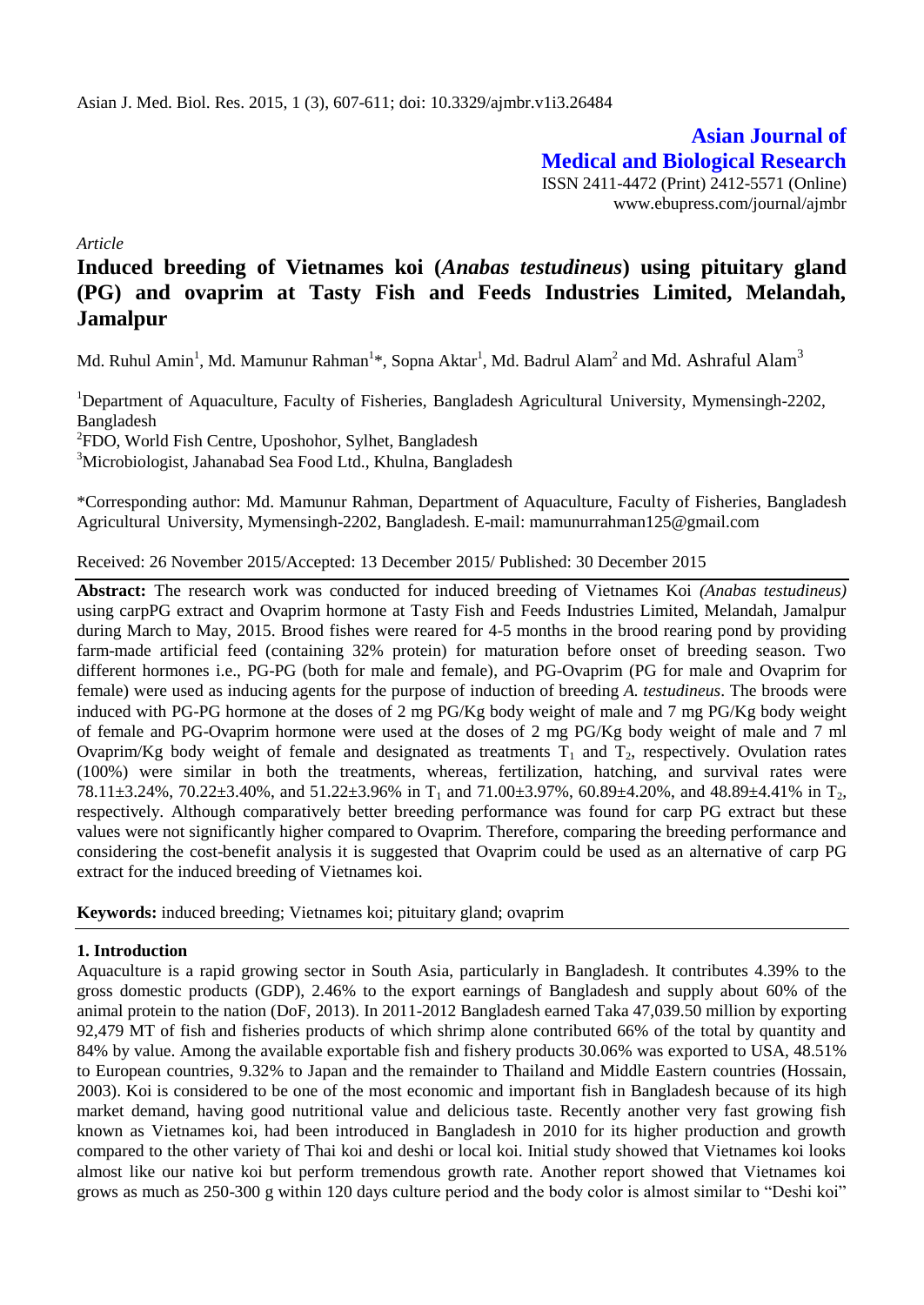(Sarnalata Agro-Fisheries Ltd, 2013). As a result, day by day the demand of seed of Vietnames koi has been increasing and at the same time to fulfill the demand of seeds the number of hatcheries are also increasing significantly. *A. testudineus* shows natural spawning rather than stripping (Kohinoor *et al.,* 1991). However, the success of induced breeding in terms of fertilization rates, hatching rates, and survival rates can vary due to various factors even at different PG and Ovaprim doses. Nevertheless, the actual situation is quite different. Indeed, reports concerning applied aspects of breeding of the climbing perch appear annually (Mahmood, 2006; Bhatta charyya and Homechaudhuri, 2009; Chotipuntu and Avakul, 2010). However all these reports are dealing only with its aquaculture potential. There are also papers dedicated to the ontogenesis of the climbing perch (Amornsakun *et al*., 2005; Morioka *et al*., 2009) and its reproductive ecology, particularly to the sex ratio, fecundity and gonadosomatic index (Marimurthu *et al*., 2009; Saha *et al*., 2009). However, report on reproductive behavior and induced breeding of this exotic species in Bangladesh is very limited. Hence, more studies are needed to explore the breeding performance of Vietnames koi using different kinds of hormones and/or combinations of hormone doses. Therefore, the present experiment was conducted to determine the effects of only PG both for male and female and PG for male and Ovaprim for female on the breeding performances i.e., fertilization, hatching and survival rates of Vietnames koi (*A. testudineus*).

### **2. Materials and Methods**

The experiment was carried out at the Tasty Fish and Feeds Industries Limited, Melandah, Jamalpur during the period from March to May, 2015. In this experiment, two types of tanks were used, one for conditioning of the brood fishes and another for spawning purpose. Both conditioning and spawning tanks were provided with continuous flow of water for sufficient oxygenation. Sexually mature brood fish were selected from two different ponds for avoiding inbreeding. One is from Mohalakhsmi Fish Hatchery, Bogra and another from own farm"s pond. They were reared in cisterns and raceway system with water flow and fed 32% protein containing artificial feed at 5% body weight for two months. Before the breeding trial, the brood fish were collected by reducing the water of the raceway and the cisterns to avoid mechanical injury. Good and healthy broods were selected for breeding. Identification of male and female broods was done on the basis of some external features. The females could be easily recognized by their swollen abdomen and round and swollen urogenital papillae. On the other hand, the mature males were identified by their narrow abdomens and long protruded genital papillae. Sexually mature males and females weighing 180-200 g were selected for induced breeding. Selected broods were kept in cisterns with continuous water flow for about 6h for conditioning prior to injection. Twelve pairs of male and female broods were divided into two treatments and designated as  $T_1$  and  $T_2$  each with two replications having three pairs of broods. Broods were selected in such a way that the average weight of 3 females under each treatment remained approximately similar. Only carp PG extract was used both for male and female in  $T_1$  and carp PG extract for male and Ovaprim for female was used in  $T_2$ . Male and female fishes were kept in separate cisterns and constant water flow was maintained to ensure proper aeration. The females under each treatment were kept separately in different cisterns. Freshly prepared extract of commercially available acetone dried PG was used for inducing ovulation in fish. To prepare the extract for injection, required amount of PG was carefully weighed out in an analytical balance.

The required amount was calculated on the basis of the total body weight of all the fish of a particular treatment using the followingformula:

Weight of carp PG (mg) =  $Wb \times Pt/100$ 

Where, W<sub>b</sub> represents total body weight of all the fish to be injected and P<sub>t</sub> represents the rate in mg of PG to be injected/kg body weight under a particular treatment.

The weighed PG was homogenized with a small volume of distilled water and the homogenate was carefully transferred to a centrifuge tube by using distilled water to ensure complete transfer. The mixture was centrifuged for 5 min at 5000 rpm. The clear supernatant was transferred to a vial and was made pre-determined volume with distilled water. On the basis of the body weight, 2 mg carp PG extract/kg male and 7 mg carp PG extract/kg female broods were used in  $T_1$ , where as 2 mg carp PG extract/kg male and 7 ml Ovaprim/kg female broods were used in  $T_1$ . In all cases hormones were administered intramuscularly to the fish on the dorsal side above the lateral line. After 10-12 h of hormone administration, females released eggs naturally and males also released their sperm naturally to fertilize the eggs. The fertilized eggs were incubated for 36-48 hrs in mini plastic circular incubator for hatching. For calculating percent fertilization, 50 eggs were taken from each group and number of fertilized and unfertilized eggs were counted under a microscope. The unfertilized eggs turned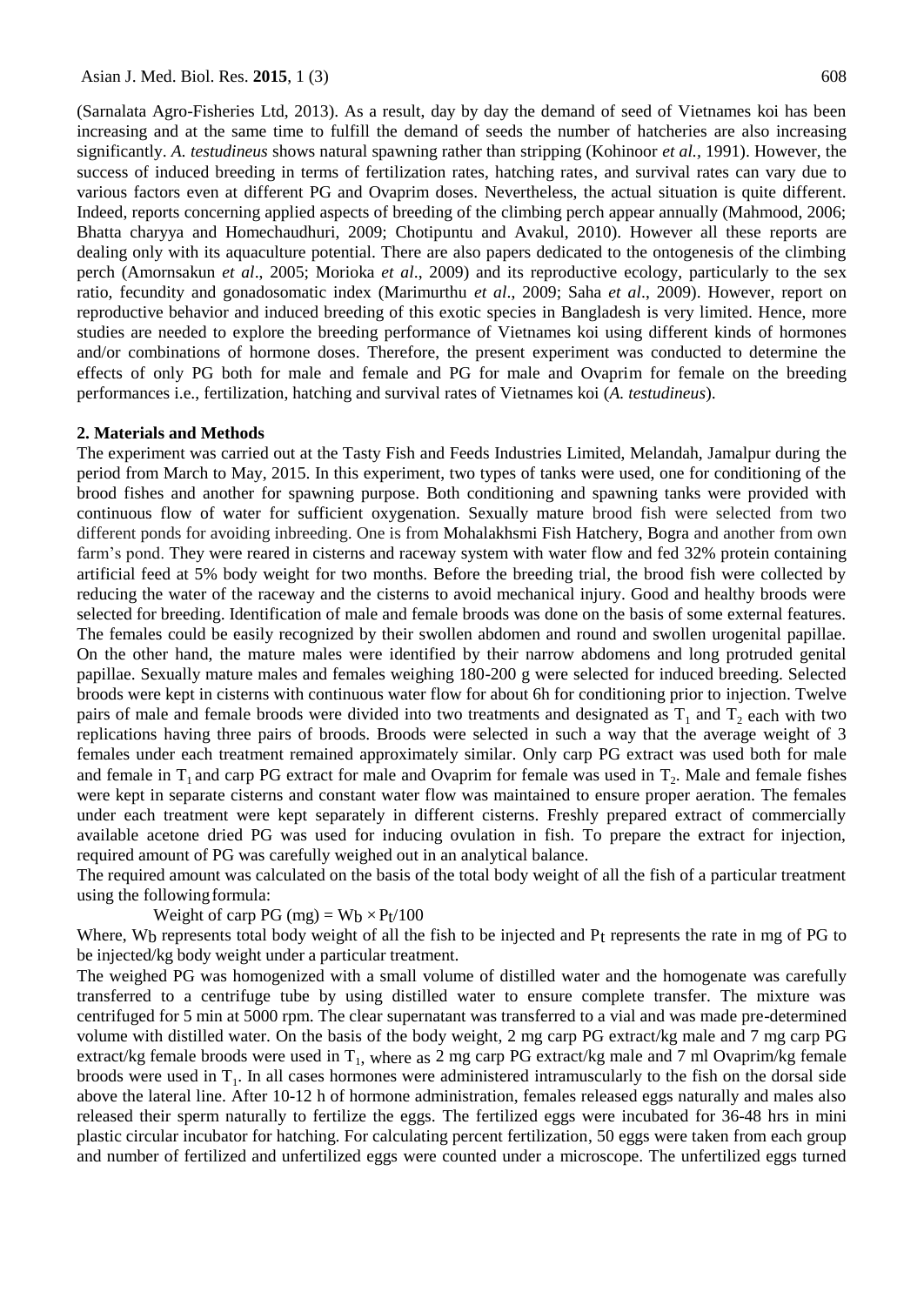whitish and opaque few hours after incubation while the fertilized eggs remained transparent and showed distinct evidence of cell division of embryo when observed under microscope.

Percent ovulation, fertilization, hatching, and survival rates were recorded using following formulae:

% ovulation = 
$$
\frac{\text{No. of fish ovulated}}{\text{Total no. of fish injected}} \times 100
$$
\n% fertilization = 
$$
\frac{\text{No. of fertilized egg}}{\text{Total no. of eggs (fertilized and unfertilized)}} \times 100
$$
\n% Hatching = 
$$
\frac{\text{No. of hatching}}{\text{Total no. of eggs}} \times 100
$$
\n% Survival = 
$$
\frac{\text{No. of survived}}{\text{Total no. of eggs}} \times 100
$$

Furthermore, comparative cost- benefit analysis of PG and Ovaprim for induced breeding of Vietnames koi was performed using standard procedure.

## **3. Results and Dis**c**ussion**

The present experiment was conducted to determine the effectiveness of using either carp PG extract both for male and female or carp PG extract for male and Ovaprim for female as inducing agents for induction of breeding of Vietnames koi. The breeding season of "Koi" has been found from March to June (Kohinoor *et al.,* 1991). In this study the breeding seasons of *A. testudineus* lasts between the middle of April to the middle of June which is similar to the findings of previous study. However, in the laboratory, the end of breeding of *A. testudineus* has been found delayed to late September (Thakur, 2003). In this experiment PG-PG (2 mg/Kg for male and 7 mg/Kg for female) and PG-Ovaprim (2 mg PG/Kg for male and 7 ml Ovaprim/Kg for female) in treatment  $T_1$  and  $T_2$  were used, respectively. However, Kohinoor (2008) gave single dose of 8-10 mg PG/Kg body weight for female and 4 mg PG/Kg body weight for male for breeding of koi. In another study, Kohinoor and Zaher (2006) conducted an experiment on induced breeding of Thai koi *(A. testudineus)*. They also gave females (50-70 g) a single injection of 7-12 mg PG/Kg body weight and the males (45-60 g) a single dose of 4 mg PG/kg body weight. In this study no difference was found for the ovulation rates, i.e., 100% ovulation rates were found in both the treatments (data not shown). The average fertilization rates were found 78.11±3.24% and  $71.00\pm3.97\%$  in T<sub>1</sub> and T<sub>2</sub>, respectively (Table 1).

**Table 1. Average (Mean ± SE) values of fertilization rate (%), hatching rate (%) and survival rate (%) using PG and Ovaprim hormone.**

| <b>Hormone</b> | <b>Treatments</b> | Dose           | <b>Average fertilization</b><br>rate $(\% )$ | <b>Average hatching</b><br>rate $(\% )$ | Average survival<br>rate $(\% )$ |
|----------------|-------------------|----------------|----------------------------------------------|-----------------------------------------|----------------------------------|
|                |                   | Male/female    |                                              |                                         |                                  |
| $PG-PG$        | $T_{1}$           | Male: $2mg/Kg$ | $78.11 \pm 3.24$                             | $70.22 + 3.40$                          | $51.22 \pm 3.96$                 |
|                |                   | Female: 7mg/Kg |                                              |                                         |                                  |
| PG-<br>Ovaprim | T <sub>2</sub>    | Male: $2ml/Kg$ | $71.00 \pm 3.97$                             | $60.89 + 4.20$                          | $48.89 + 4.41$                   |
|                |                   | Female: 7mg/Kg |                                              |                                         |                                  |

Mahmood (2003) conducted an experiment to find out the suitable PG doses for *A. testudineus*. He applied nine different doses to determine the ovulation response, ovulation period, fertilization and hatching rates of eggs. The optimum dose obtained for successful breeding of the fish was 12 mg PG/kg body weight of female, fertilization and hatching rates were 82±2.8% and 71±3.7%, respectively. Such values have been found more or less similar to that of the present study. The highest survival rate was  $51.22\pm3.96\%$  in T<sub>1</sub> and the lowest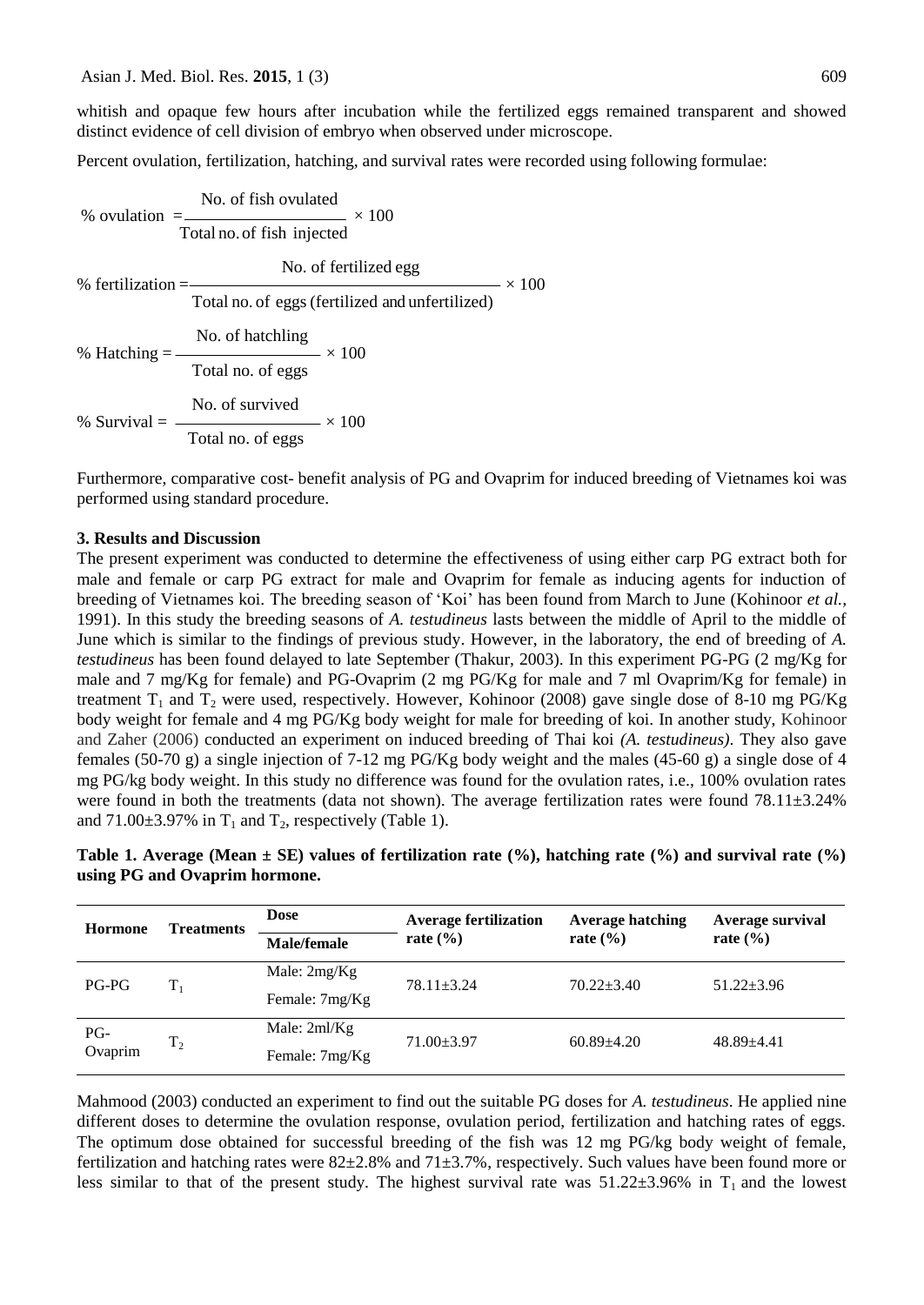survival rate was  $48.89\pm4.41\%$  in T<sub>2</sub>. Hasan (2007) worked on artificial breeding of koi using PG at a constant dose. He found the survival rate of *A. testudineus* from 73% to 78% which was significantly higher than that of the present study.

During present experiment, brood stock was fed with commercial and farm-made feed. Farm-made artificial feed contained 32.90% crude protein, 8.46% crude lipid, 22.53% carbohydrate, 19.17% ash, 12.74% moisture, and 4.20% crude fiber. Feed was supplied to the broods with the rate of 5% of their body weight per day. Zaher *et al.* (2008) stated that feed requirement of *A. testudineus* brood fish is 4-10% of body weight per day. The nutrient requirement in Koi brood fish ranges from 32-38% protein, 8-10% lipid, 28-35% carbohydrate, and 1.5-2.0% vitamins and minerals of body weight which is more or less agreed with the present study. Water temperature is one of the most important factors which influence the growth, reproduction and other biological activities of fish. The temperature was varied from 29.70 to 31.27  $^{\circ}$ C in brood rearing pond during the present study period (Table 2). The temperature varied from 27  $\rm{^{\circ}C}$  to 29  $\rm{^{\circ}C}$  in the larval rearing tank. Mondal (2012) recorded annual water temperature ranged from 17 to 31<sup>o</sup>C in BAU fish farm. Ahmed *et al.* (2011) also observed similar result that the lowest temperature was 18  $^{\circ}$ C and the highest was 31  $^{\circ}$ C in a government fish farm and NGO fish farm in Mymensingh area. The findings of the above authors agreed with the present study.

**Table 2. Monthly average (Mean ±SE) values of water quality parameters of brood rearing pond throughout the study period.**

|                           | <b>Monthly values</b> |                  |                  |  |
|---------------------------|-----------------------|------------------|------------------|--|
| <b>Parameters</b>         | March                 | April            | May              |  |
| Temperature $(^{\circ}C)$ | $29.70 \pm 0.70$      | $30.97 \pm 0.49$ | $31.27 \pm 0.65$ |  |
| Dissolved Oxygen $(mg/L)$ | $5.90 \pm 0.09$       | $5.75 \pm 0.09$  | $6.10\pm0.08$    |  |
| pH                        | $7.53 \pm 0.03$       | $7.51 \pm 0.12$  | $7.57 \pm 0.04$  |  |
| Transparency (cm)         | $21 \pm 1.08$         | $23.20 \pm 1.59$ | $18.40\pm0.67$   |  |

In the present study, dissolved oxygen concentration in water varied from 5.75 to 6.10 mg/L in brood rearing pond and from 5.30 to 6.80 mg/L (Table 2) in larval rearing tank during the study period (data not shown). Ali *et al.* (2008) found more or less similar results. Ahmed *et al.* (2009) reported that dissolved oxygen ranged from 3.0 to 5.5 mg/L in four beels of Mymensingh. These findings agreed with that of the present study. Most water bodies have pH within the ranges of 6.5 to 8.5. The slightly alkaline pH is most suitable for fish culture. Acidic pH of water reduces of the growth rate, metabolic rate and other physiological activities of fishes (Swingle, 1967). Mondal (2012) recorded that pH values were ranged from 7.0 to 7.7 in BAU fish farm and Swopon fish farm throughout the experimental period. According to Swingle (1967) pH value of 6.5 to 9 is suitable for fish culture. The findings of present study were more or less similar to the findings of Bhuyan (1970). The transparency is a gross measure of pond productivity. It has an invasive relationship with the abundance of plankton. Boyd (1990) recommended that the transparency ranged from 15 to 40 cm is appropriate for fish culture. The transparency ranged from 18 to 23 cm during the present study (Table-2), which was similar to findings of Rahman (1999) and Uddin (2002).

In this experiment, it was observed that price of Ovaprim was 1,500 Tk/vial and PG was very costly around 3,200 Tk/gm. The price of PG was more than double than price of Ovaprim but induced with carp PG extract in koi did not found significantly better hatching and survival rates compared to that induced with Ovaprim. From the cost-benefit analysis it is suggested that induced breeding of Vietnames koi could be practiced with Ovaprim since more or less similar breeding performances were found to that of induced with carp PG extract.

# **4. Conclusions**

In this experiment only carp PG extract at the dose of 2 mg/Kg body weight was used for all males in both the treatments and 7 mg carp PG extract and 7 ml Ovaprim per Kg body weight of female were used in  $T_1$  and  $T_2$ , respectively. In  $T_1$ , the fertilization, hatching and survival rates were comparatively higher than  $T_2$  but difference was not significant. At the same time the price of Ovaprim is almost less than half of the carp PG. Since no significant difference have been found on the breeding performance of Vietnames koi in response to the induction with carp PG and Ovaprim and as well as considering the cost-benefit analysis it might be concluded that hatchery operators should use ovaprim for induced breeding of Vietnames koi.